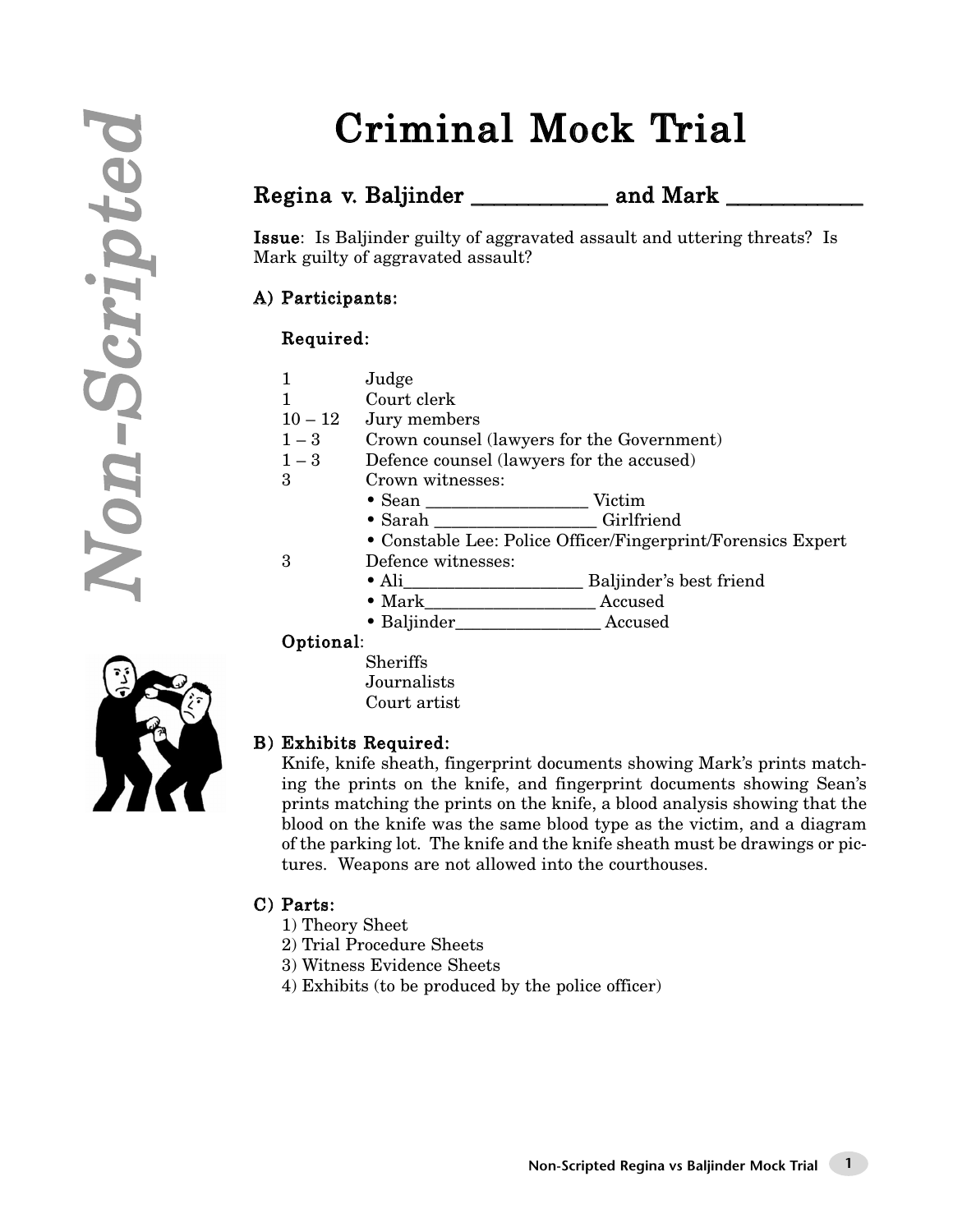#### CC991410 IN THE SUPREME COURT OF BRITISH COLUMBIA

CANADA PROVINCE OF BRITISH COLUMBIA/ PROVINCE de la COLOMBIE-BRITANNIQUE CITY OF \_\_\_\_\_\_\_\_\_\_\_\_\_\_\_\_\_\_\_\_ /VILLE DE \_\_\_\_\_\_\_\_\_\_\_\_\_\_\_\_\_\_\_\_

#### HER MAJESTY THE QUEEN/SA MAJESTÉ LA REINE

#### AGAINST/CONTRE

#### BALJINDER

And

#### MARK

INDICTMENT ACTE D'ACCUSATION



### Baljinder and Mark stand charged/sont inculpés

COUNT 1: THAT, at or near the City of Frovince of British Columbia, on or about the 19th day of November, 20 , they did commit aggravated assault of Sean \_\_\_\_\_\_\_\_\_\_\_\_\_\_\_\_\_\_, contrary to Section 268(2) of the Criminal Code of Canada and against the peace of our Lady the Queen her Crown and Dignity.

#### Baljinder stands charged/est inculpé

COUNT 2: THAT, at or near the City of \_\_\_\_\_\_\_\_\_\_\_\_\_\_\_\_\_, Province of British Columbia, on or about the 19th day of November, 20\_\_, he did knowingly utter a threat to Sean \_\_\_\_\_\_\_\_\_\_\_\_\_\_\_\_\_\_\_\_\_\_\_\_ to cause death or bodily harm to him, contrary to Section  $264.1(1)(a)$  of the Criminal Code of Canada and against the peace of our Lady the Queen her Crown and Dignity.

DATED this/Fait le day of/jour de November, 20<sub>, at the City of</sub> \_\_\_\_\_\_\_\_\_\_\_\_\_\_\_\_/Ville de \_\_\_\_\_\_\_\_\_\_\_\_\_\_\_\_, Province of British

Columbia/Province de la Colombie-Britannique.

\_\_\_\_\_\_\_\_\_\_\_\_\_\_\_\_\_\_\_\_\_\_\_\_\_\_\_\_\_\_\_\_\_\_\_\_\_\_\_\_ Crown Counsel and Agent of the Attorney General of British Columbia Agent du procureur general pour la province de la Colombie-Britannique.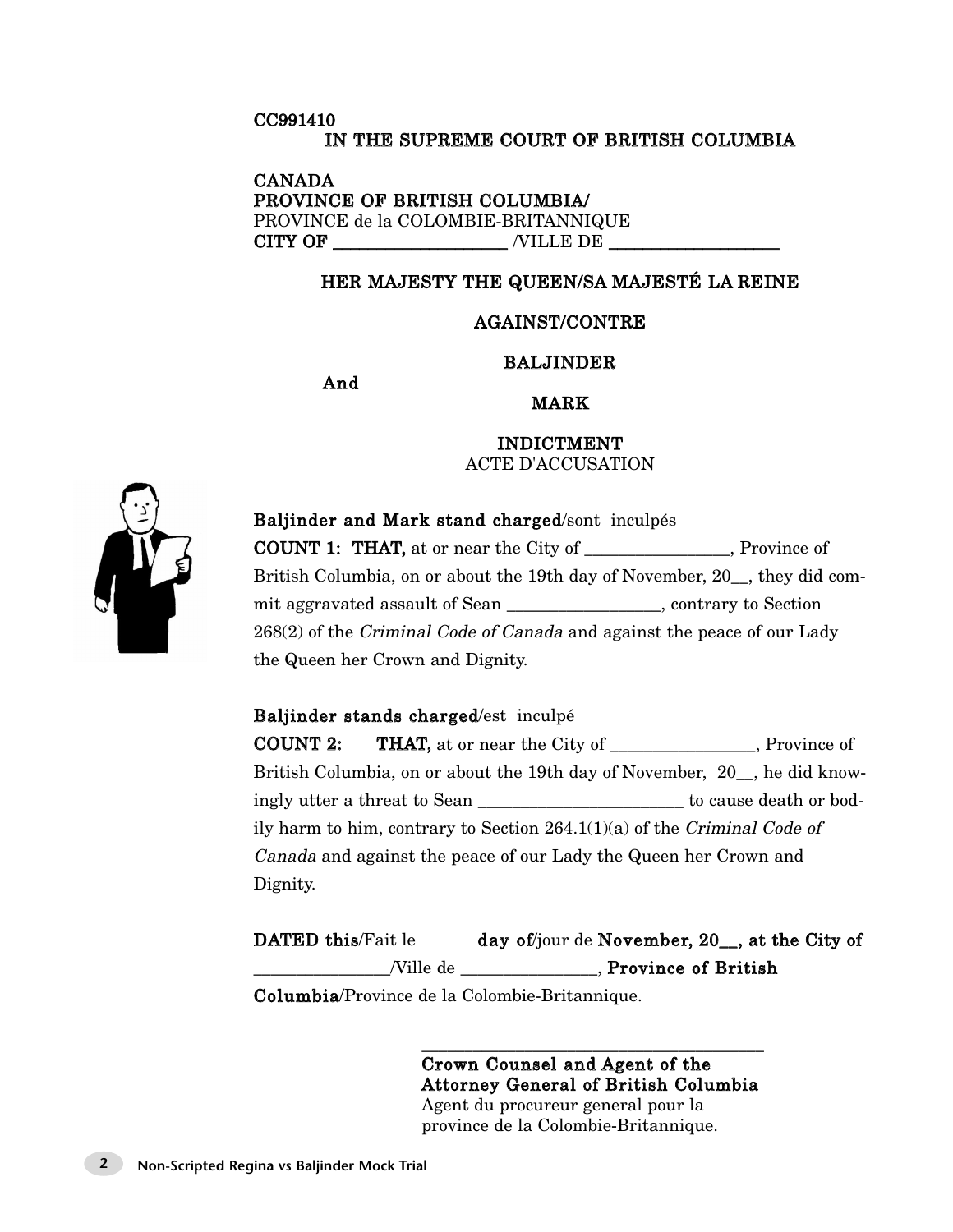### Instructions for the Teacher

- 1) All students involved should receive a copy of the Trial Theories and the Trial Procedure.
	- 2) Select students for roles in the trial or select teams and let the students decide which roles they will play.
	- 3) Provide each student with the appropriate copy of the witness role sheet for the part s/he is to play. All "witnesses" should be asked to review this information, and be prepared to answer questions from both Crown and defence counsel during the trial. They can memorize their evidence or read from the sheet.
	- 4) Provide each student who is a Crown or defence counsel with a copy of all witness role sheets and exhibits. Decide which witnesses each counsel will be questioning in either direct examination or during cross-examination. Give them a copy of the relevant sections of the **Legal Counsel** section to help them understand how to write their questions and how to make objections.
	- 5) The student playing the part of the judge should receive a copy of their Role sheets, the Trial Procedure and the Trial Theories. A copy of the opening statement and charge to the jury from Regina v. Arthur may be useful. The judge will see the exhibits during the trial.
	- 6) The student playing the part of the court clerk should receive the Trial Procedure and their Role sheet and also know the names of each witness.
	- 7) The jury members should receive their Role sheet but otherwise keep the facts of the case from them so that the trial will be more realistic.
	- 8) The gender of all witnesses may be either male or female, as indicated throughout the following pages.
	- 9) Instruct the class briefly on the techniques of direct examination and cross-examination. Remind the students that leading questions may not be asked during direct examination but they may be asked during crossexamination. Essentially, "leading questions" are those questions that put the answers to the witness.

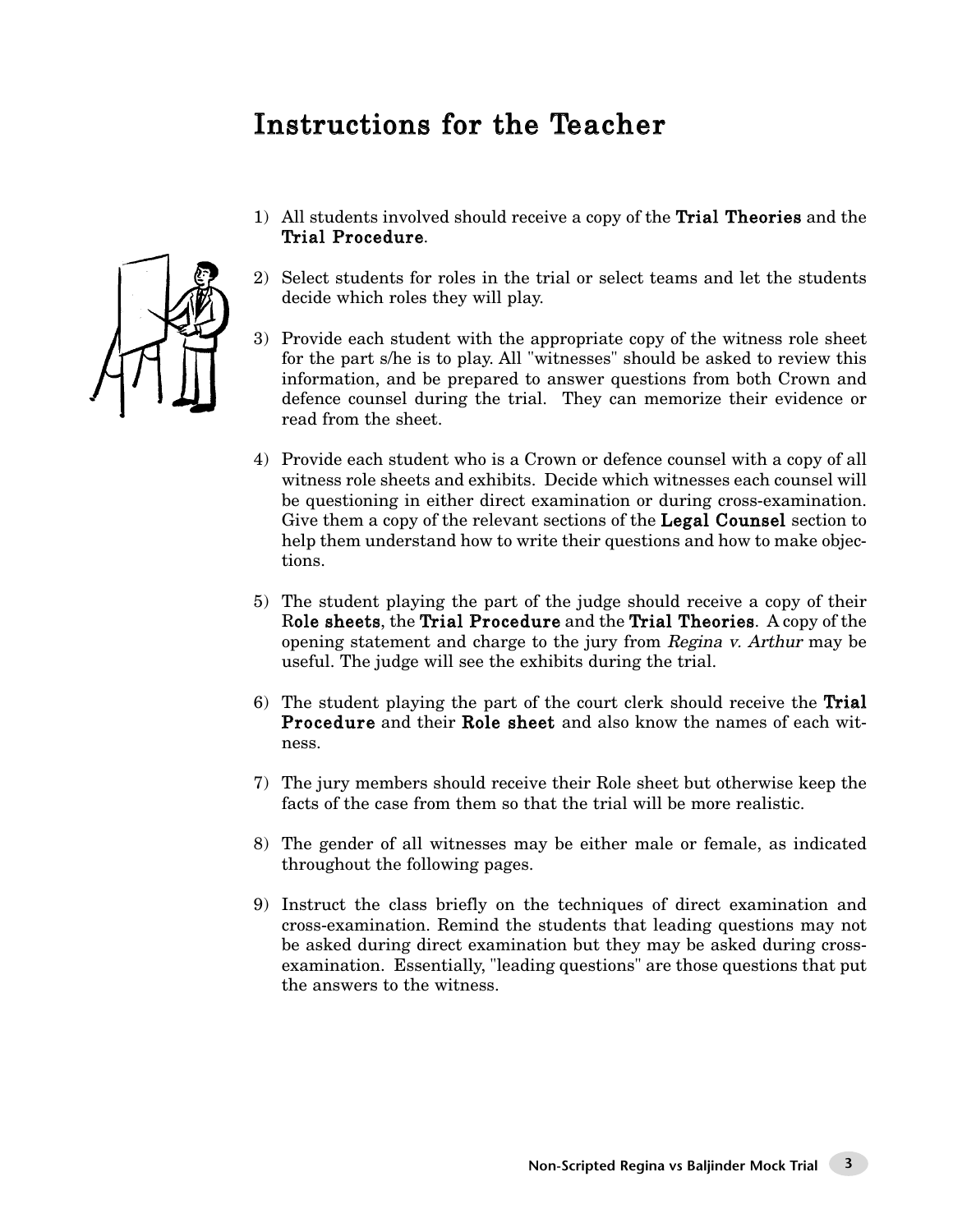# Trial Theories

Before reading the role sheets of the witnesses in this trial you should know the two opposing theories of the Crown and the defence.

# $\overline{C}$ rown counsel Defence counsel

#### Crown Theory:

Crown counsel (lawyers for the government) will present witnesses to show that Baljinder threatened Sean at the dance. Sean was frightened by these threats and took the words seriously. Once Sean left the dance, he was first attacked by Baljinder and then also by Mark. Although Sean fought with Baljinder, he did so partly because he was afraid for his safety because of the earlier threats. In any event, Sean never intended to fight with Mark as well, and certainly had no idea that he and Mark would struggle and he would end up getting stabbed. The evidence will show that the knife found on the ground had Mark's and Sean's fingerprints on it and that the knife fit perfectly into the knife sheath that Mark was wearing. It will also show that the blood analysis of the blood on the knife was a perfect match to Sean's blood type.

#### Defence Theory:

Defence counsel will present a separate case for each of the accused. Perhaps two counsel can act for Mark and one counsel can act for Baljinder.

Baljinder will claim that it was a consensual fight or self-defence. The threats earlier in the evening were just words which he never intended to carry out. He had no idea that Mark was going to step-in or that he had a knife. Mark probably thought Baljinder needed help because Sean was bigger than Baljinder.

Mark will claim that Sean was beating up Baljinder. Mark says that he just stepped-in to help protect his friend. Mark will say that he tried to pull Sean and Baljinder apart and that Sean grabbed his knife and in the struggle Sean was injured. Mark will say he did not intend to injure anyone and just was trying to break up the fight.

Students playing the part of counsel should study each of the witnesses' evidence sheets. Counsel should prepare a list of questions to ask their own witnesses to help prove their theory as set out above.

Next, counsel should prepare a list of questions to ask the *other side's wit*nesses that will show that the other side's theory is incorrect.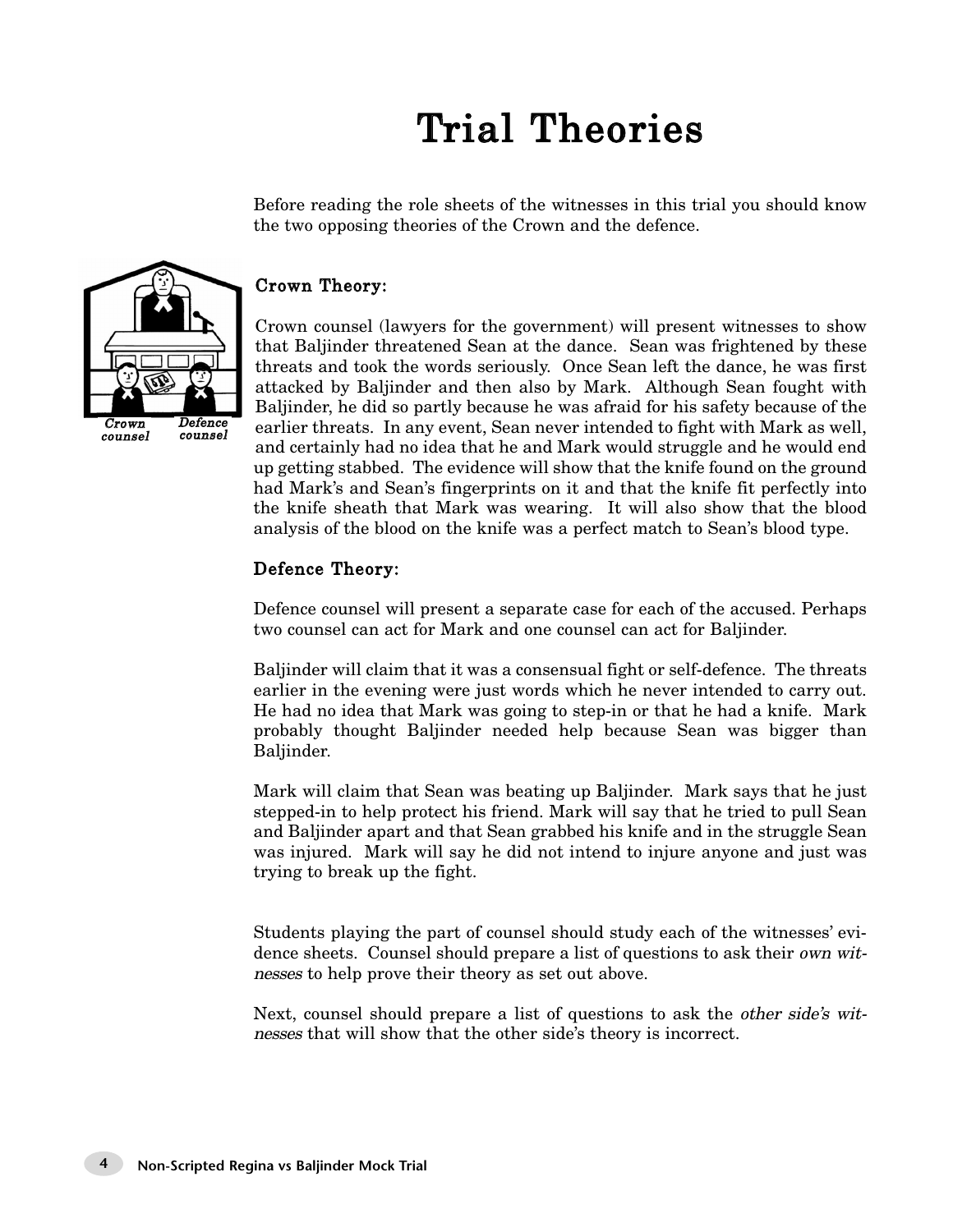### Elements That Need To Be Proven

Crown counsel must present evidence on the following elements of the offence. This list will help counsel make up their questions for the witnesses.

#### Uttering a Threat Section 264(1)(a) Criminal Code of Canada

- Date: November 19, 20
- Time
- Filme<br>• Place: \_\_\_\_\_\_\_\_\_\_\_\_\_\_\_\_\_\_\_\_\_\_\_\_\_\_\_\_\_\_\_\_\_ Street (address)
- Jurisdiction: \_\_\_\_\_\_\_\_\_\_\_\_\_\_\_\_\_\_\_\_\_ (name of place), B.C.
- Identification of the accused
- Details of incident
- Knowingly (inferred)
- Uttered: "the exact words" through Sean and Sarah
- To cause bodily harm: "words" can infer harm
- Without lawful authority (inferred)
- Engage in conduct that causes that other person to reasonably fear for their safety
- Threatening directed at Sean

#### Aggravated Assault Section 268(2) Criminal Code of Canada

- Date: November 19, 20\_
- Time:
- Place: \_\_\_\_\_\_\_\_\_\_\_\_\_\_\_\_\_\_\_\_\_\_ Street (address)
- Jurisdiction: \_\_\_\_\_\_\_\_\_\_\_\_\_\_\_\_\_\_\_\_\_ (name of place), B.C.
- Identification of accused
- Identity of victim Sean
- Details of incident
- Force applied directly or indirectly
- Wounding: Sean and the constable must describe the injury
- No consent to be wounded
- Identification of Exhibits
- Knife
- Fingerprint Sheets
- Blood Analysis Sheet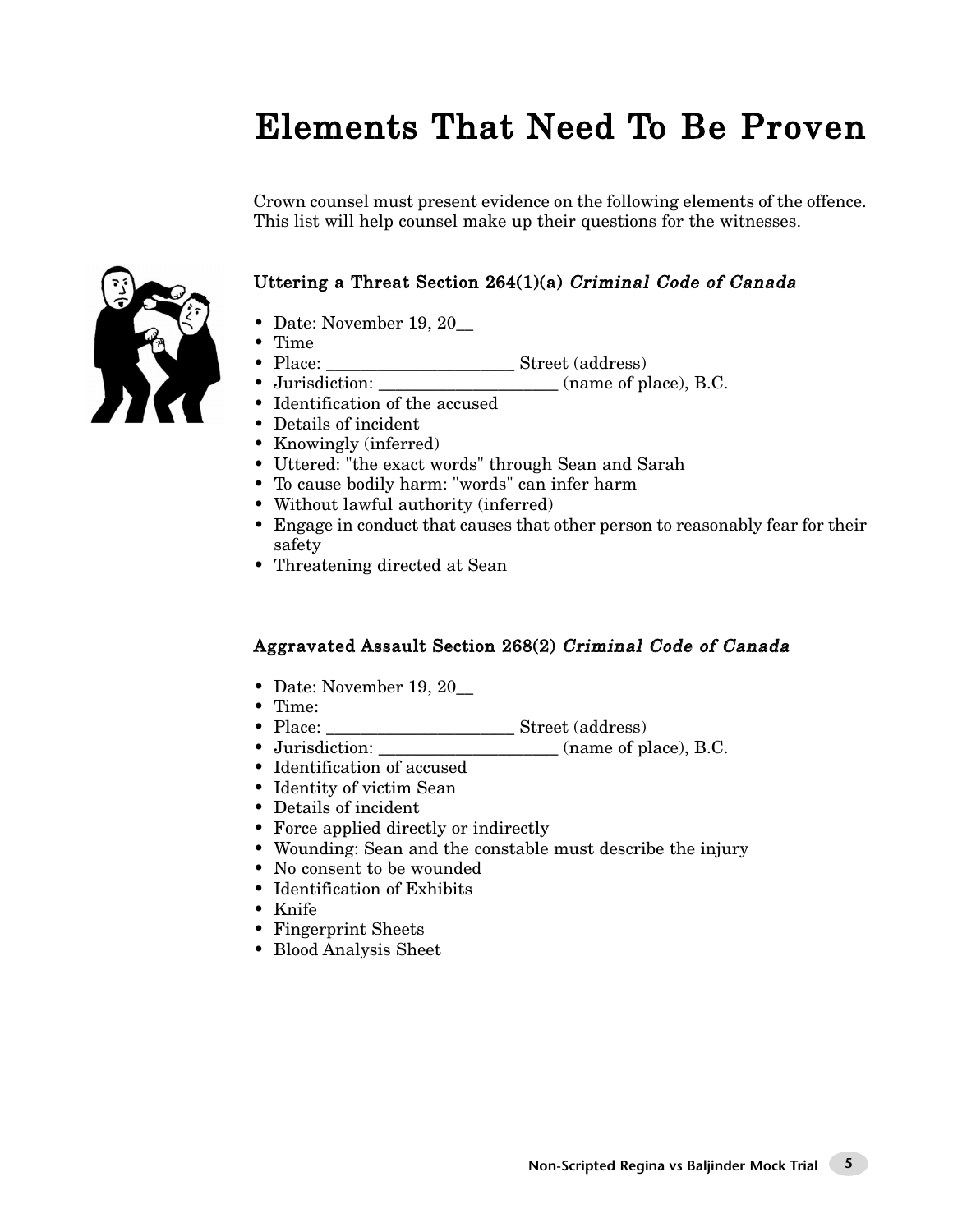# Criminal Trial Procedure



Courtroom: Prior to the Trial: Counsel--Crown and Defence Sheriff Accused Court Clerk

- 1. Jury enters and is seated in the jury box by the sheriff.
- 2. The case starts with the sheriff calling "Order in court. All Rise." Everyone stands. The judge enters and takes his or her seat. Everyone sits down.
- 3. The court clerk calls the case: "Regina versus \_ "(names or name of the accused)
- 4. Crown counsel and defence counsel introduce themselves to the judge. "My Lord/Lady Jim Jones appearing for the Crown. Jones spelled J-O-N-E-S, initial J. for the record."
- 5. The court clerk stands and says to the accused "Please stand."

The charge/s (the indictment) is read: "You \_\_\_\_\_\_\_\_\_\_\_and \_\_\_\_\_\_\_\_\_\_\_\_\_\_\_ (accused name/s) stand charged that on the \_\_\_\_\_\_\_day of \_\_\_\_\_\_\_\_\_, 20\_\_\_\_, you did unlawful

\_\_\_\_\_\_\_\_\_\_\_\_\_\_\_\_\_\_\_\_\_(read the Indictment). Having heard the

#### charge how do you plead, guilty or not guilty?

- 6. Each of the accused pleads "Not guilty."
- 7. The court clerk says to the accused, "Be seated."
- 8. The judge makes the opening address to the jury and then asks Crown to proceed.
- 9. The Crown makes an Opening Statement to the jury (overview of case: theory, evidence and witnesses)
- 10. The Crown calls his/her first witness by saying: "The Crown wishes to call Sean \_\_\_\_\_\_\_\_ to the stand, My Lord/Lady.
- 11. The deputy sheriff will say: "Sean \_\_\_\_\_\_\_\_\_\_\_\_\_ to the stand."
- 12. The court clerk swears in the witness who is standing in the witness box by saying:

"Do you swear that the evidence you shall give shall be the whole truth and nothing but the truth, so help you God?

Or by affirming the witness as follows:

"Do you solemnly affirm that the evidence you shall give shall be the truth, the whole truth and nothing but the truth."

- 13. The witness will say: "I do" or "I affirm."
- 14. The court clerk will say: "State your name and spell your last name for the record. After the witness spells his/her name the court clerk will say: "You may be seated."
- 15. Crown counsel will conduct the direct examination and when finished will say: "No further questions, My Lord/Lady."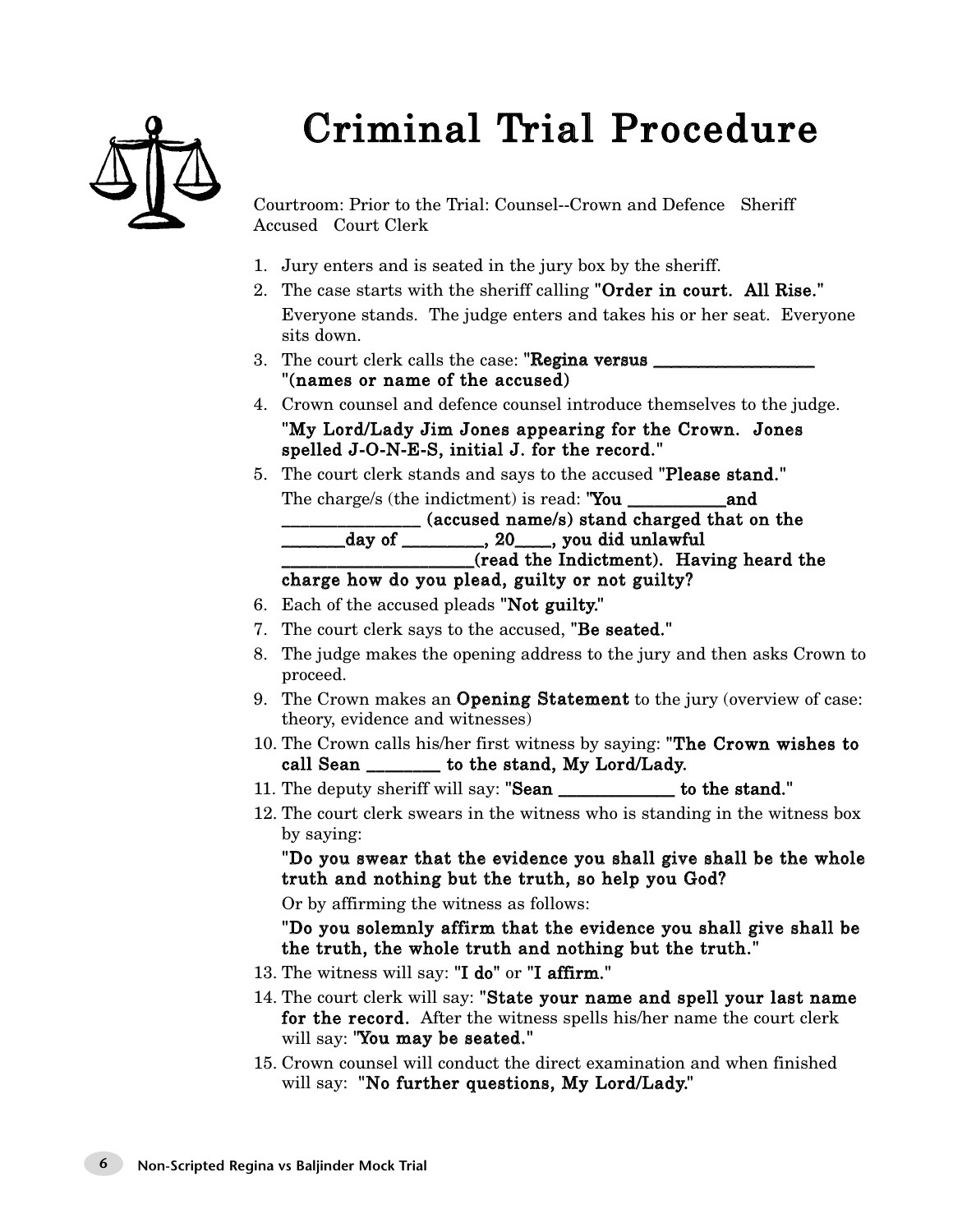

- 16. Defence Counsel will cross-examine the witness and when s/he is finished s/he will say: "No further questions, My Lord/Lady."
- 17. The same procedure is followed with Sarah and Constable Lee and when all the Crown's witnesses have testified Crown counsel will say: "That concludes the Crown's case."
- 18. Defence counsel makes an Opening Statement to the jury.
- 19. Defence counsel calls witnesses Ali, Mark and Baljinder to stand in similar manner to the Crown. The Crown will cross-examine each of those witnesses after the direct examination by defence counsel.
- 20. Defence and Crown counsel each make a Closing Statement (summary of testimony given at trial and how it either proves that the accused is guilty or innocent.) Defence counsel goes first followed by the Crown.
- 21. The judge instructs the members of the jury on their responsibilities, the evidence and the law.
- 22. The deputy sheriff says "All rise" and the judge and jury leave. The jury goes to the jury room to decide on a verdict.
- 23. When the jury is ready with the verdict the deputy sheriff says, "Order" in court, all rise." The jury returns to the courtroom and then the judge enters.
- 24. The court clerk asks for the verdict by saying: "**Mr./Madam** Foreperson, what is your verdict as to the accused

on Count 1? (Ask for it on other counts if there is more than one)

- 25. The jury foreperson responds with the verdict to the court clerk who then says to the judge: "The jury finds the accused not guilty/guilty.
- 26. The Clerk than says: "Members of the jury, hearken to your verdict as the court doth record it. You find the accused

not guilty/guilty. This is your verdict, so say you all. Please stand to confirm your verdict. (The members of the jury stand.)

- 27. The judge thanks the jury for their involvement in the trial process and releases them from their obligations.
- 28. If the verdict is **not guilty**, the accused may go free. If the verdict is guilty, the judge asks Crown counsel and defence counsel to speak to sentence by telling the judge any special circumstances and what they feel would be a reasonable sentence.
- 29. The judge then sentences the accused.
- 30. The court clerk says, "Order in court, all rise. " Everyone stands, the judge leaves and the trial ends.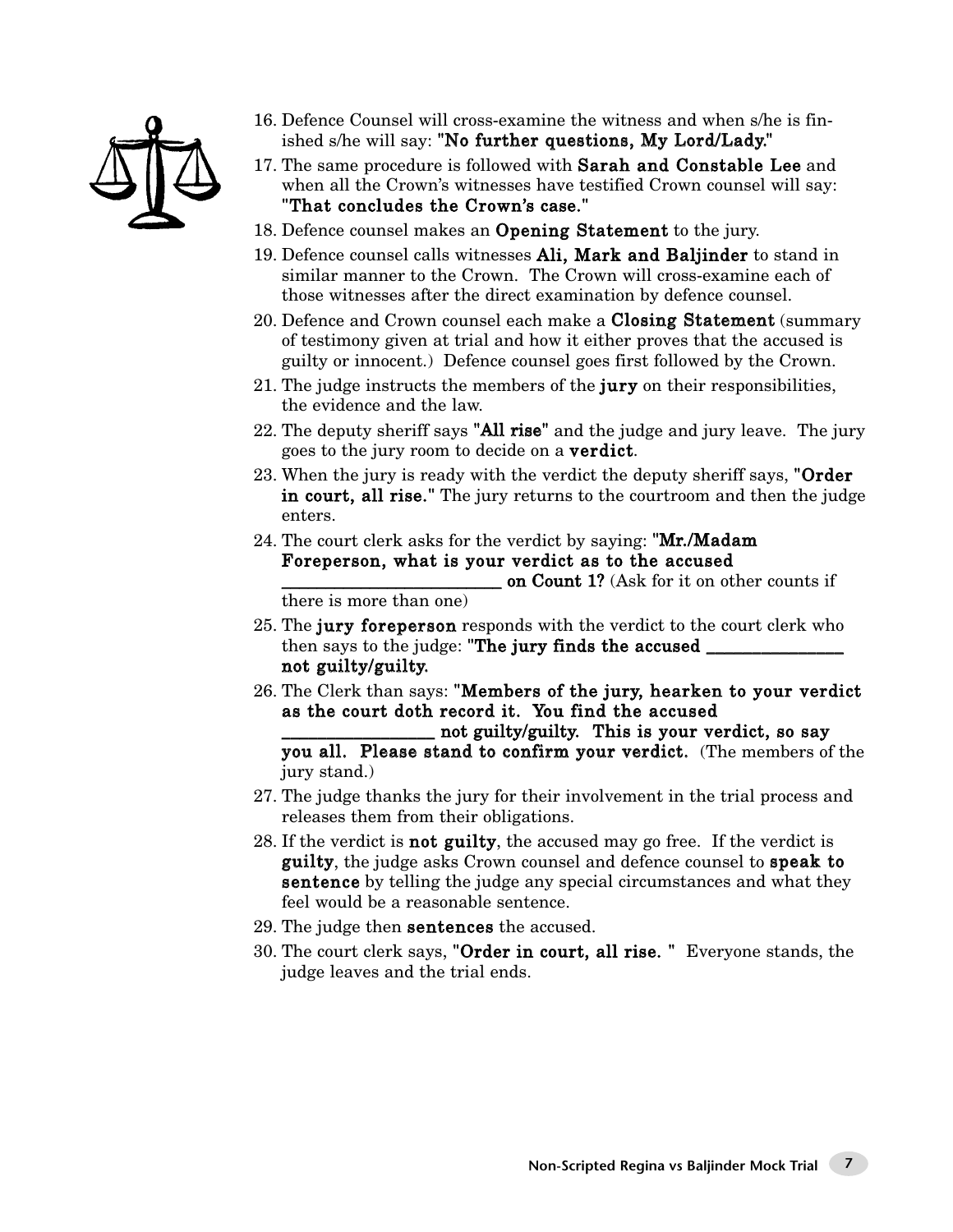#### $Sean$

My name is Sean\_\_\_\_\_\_\_\_\_\_\_\_\_\_\_\_\_\_\_ and I am 18 years old. Right now I am attending school at the local community college so I can get a good job. On the evening of November 19th, 20\_\_ I went out to a dance with some friends. I was with my girlfriend, Sarah. Wouldn't you know it but Baljinder was there. What a thug! My sister Susan had just dumped him and he used to go out with Sarah. Both girls say he's a goof. He was staring at me all night, even glaring at me. I felt pretty uncomfortable with him around, but I wasn't going to let that spoil my night. Hey – I'm twice the size of that little punk!

I could see Baljinder pretending to fight with that weirdo friend of his called Mark. Mr. Knife-boy! Mark has some strange interest in knives and is always talking about gory and violent things. Someone said they even saw a knife in his belt, I'm not too sure that I saw one.

I heard Baljinder bragging that people should wait around until closing to see some excitement. At first I didn't know what he meant but then I knew he meant something to do with me 'cause I could see him gesturing in my direction and he was doing some Mike Tyson boxing style motions. I even saw him doing some stabbing motions with his right hand, which really freaked me out. Anyhow, he's such a little dweeb that I said I wasn't afraid to have a fight with him. I knew Baljinder meant business but there was no way I could leave early as I was with my friends and they would have called me a sissy.



Sarah thought we should leave through the back door. She seemed to think Baljinder was really out to get me. But we left via the front and headed to the parking lot where everyone parks their cars. Baljinder and Mark were there. As soon as he saw me Baljinder took off his jacket and put his fists up. I took off my jacket and squared off, it was just the two of us. I'm bigger than he is, so I figured I could get him no problem. It all happened so fast, and I don't remember the exact sequence, so I couldn't tell you who threw the first punch.

Then out of nowhere, Baljinder says what sounds like some code word, it sounded like he said "Harley" and someone thumps me in the shoulder. Mark grabbed my shoulder trying to pull me away from Baljinder and then the two of them were fighting me. I was really scared. Next thing I knew was I felt a shot of pain in my shoulder, and a bunch more thumps from what seemed like every direction, and then I heard screams. I fell to the ground and I think I passed out. By the time I came around the police officer was standing over me and then it was off to the hospital.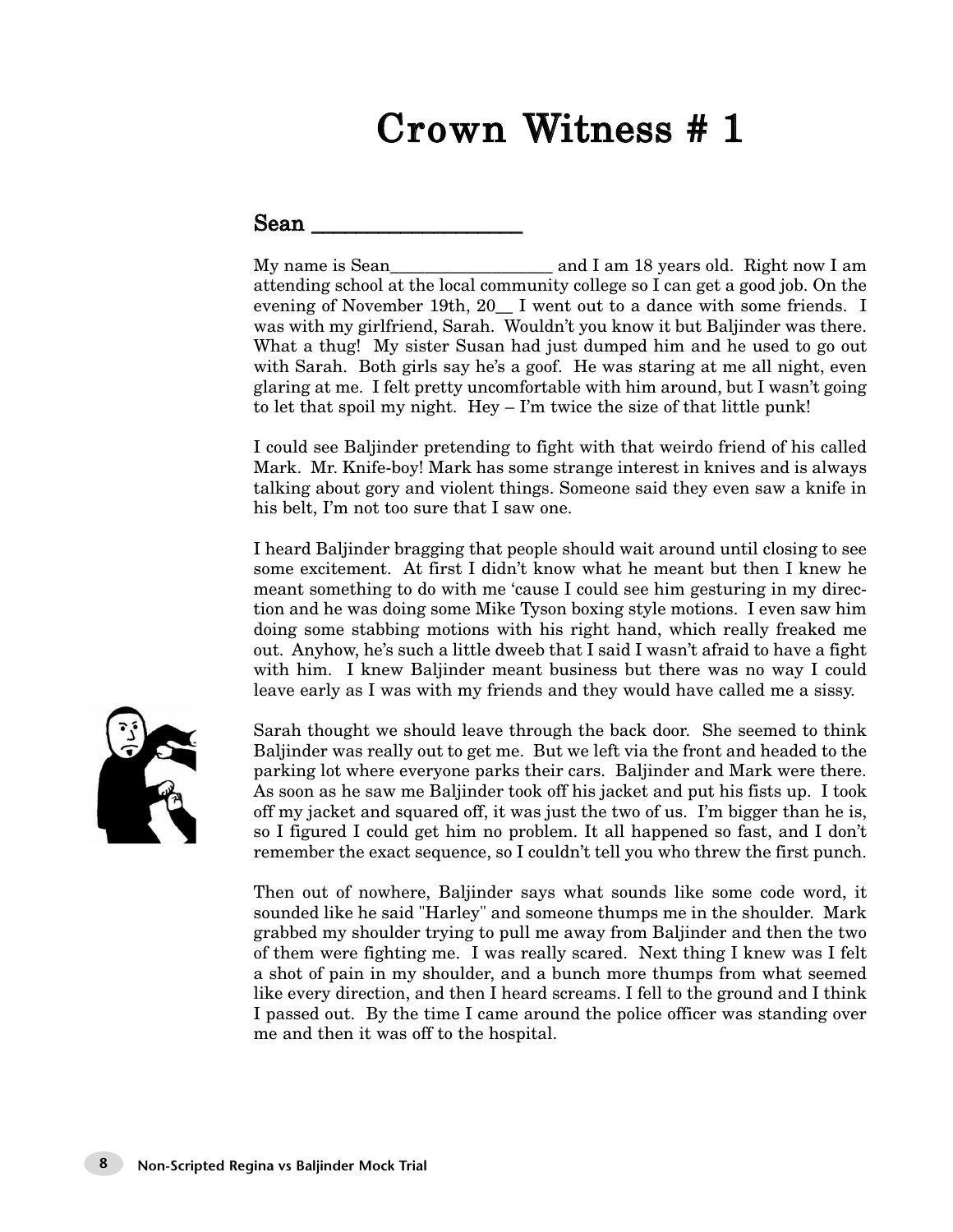I have no idea why Mark joined Baljinder but I guess it had to have been Mark. He loves knives and he and Baljinder were '"practising" earlier in the evening.

My shoulder is permanently injured. I suffered nerve damage and some paralysis. I can't play sports anymore. I had to stay in hospital for a week because I was so weak from losing so much blood. My blood type is B negative.

•••••

This is your basic story. There are details that you will have to fill in with your teacher's help and in discussion with the students acting as Crown counsel.

On the witness stand you will be asked to describe the incident and the two people. You will be asked to identify the people who were fighting with you. Crown counsel will ask you to describe and point out each person involved in the actual fight.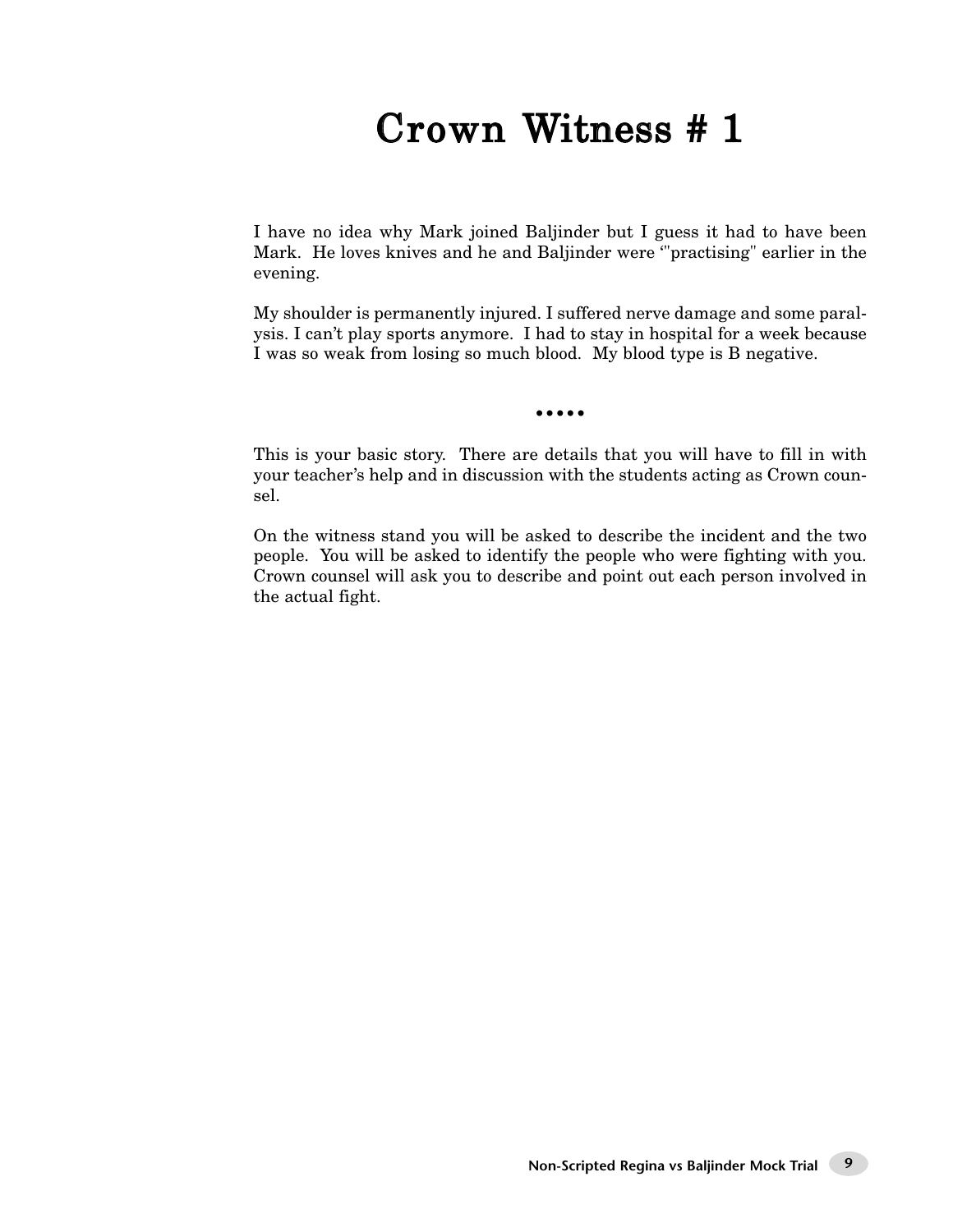#### $\operatorname{Sarah}$

My name is Sarah \_\_\_\_\_\_\_\_\_\_\_\_\_\_\_\_\_\_\_\_\_\_\_\_ and I just finished high school last June. I am going to the community college now and trying to get my dental receptionist certification. I met Sean in high school but I never dated him then. We met up in college. I use to go out with Baljinder and I don't think he likes me hanging around with Sean.

I saw the whole thing, beginning earlier in the evening with Baljinder threatening Sean and practice-fighting with Mark at the dance. I saw a knife inside Mark's waistband; it had to have been a knife because the handle was sticking out (I assume it was in a sheath) and later I saw a knife on the ground.

When I went out with Baljinder he was an animal and I definitely DO NOT like him. I'm glad Sean's sister dumped him. Now he knows what it feels like! Same goes for Mark – he's just plain weird.

I heard Baljinder threatening Sean. I heard Baljinder saying that people should stick around at 2 a.m. to see "a little blood and fun" and I knew exactly what he meant to do. I mean, he was planning to fight with Sean. I tried to get Sean to leave early, or to leave through the back door, but he was too tough, and refused. Even though he's bigger than Baljinder, Baljinder is such an animal that I wouldn't put bets on Sean winning just because of his size. I think Sean felt the same way. He doesn't like to fight but was feeling threatened.

Anyways, we got out to the parking lot which is well lit and of course these idiots square off: Baljinder and Sean. Jackets off and fists up. What a couple of idiots! Baljinder was giving as good as he was getting from Sean. I was standing behind Sean so I couldn't see too well, but I'm sure Baljinder threw the first punch. They go to it, and then all of a sudden I hear someone say something like "Harry" a couple of times, and then, as if on cue, Mark jumps into the fight. I'm not quite sure who said that, it was coming from Baljinder's direction. Mark was pulling on Sean, and I saw both Baljinder and Mark fighting with Sean. It looked like Mark had something in his hand, and he made a couple of punches to Sean. It was freaky, because Sean went down after that and I could see blood on the front of his shirt. I screamed and ran over to him. The police showed up shortly after that.

•••••

This is your basic story. There are details that you will have to fill in with your teacher's help and in discussion with the students acting as Crown counsel.

On the witness stand, you will be asked to describe the incident and the two

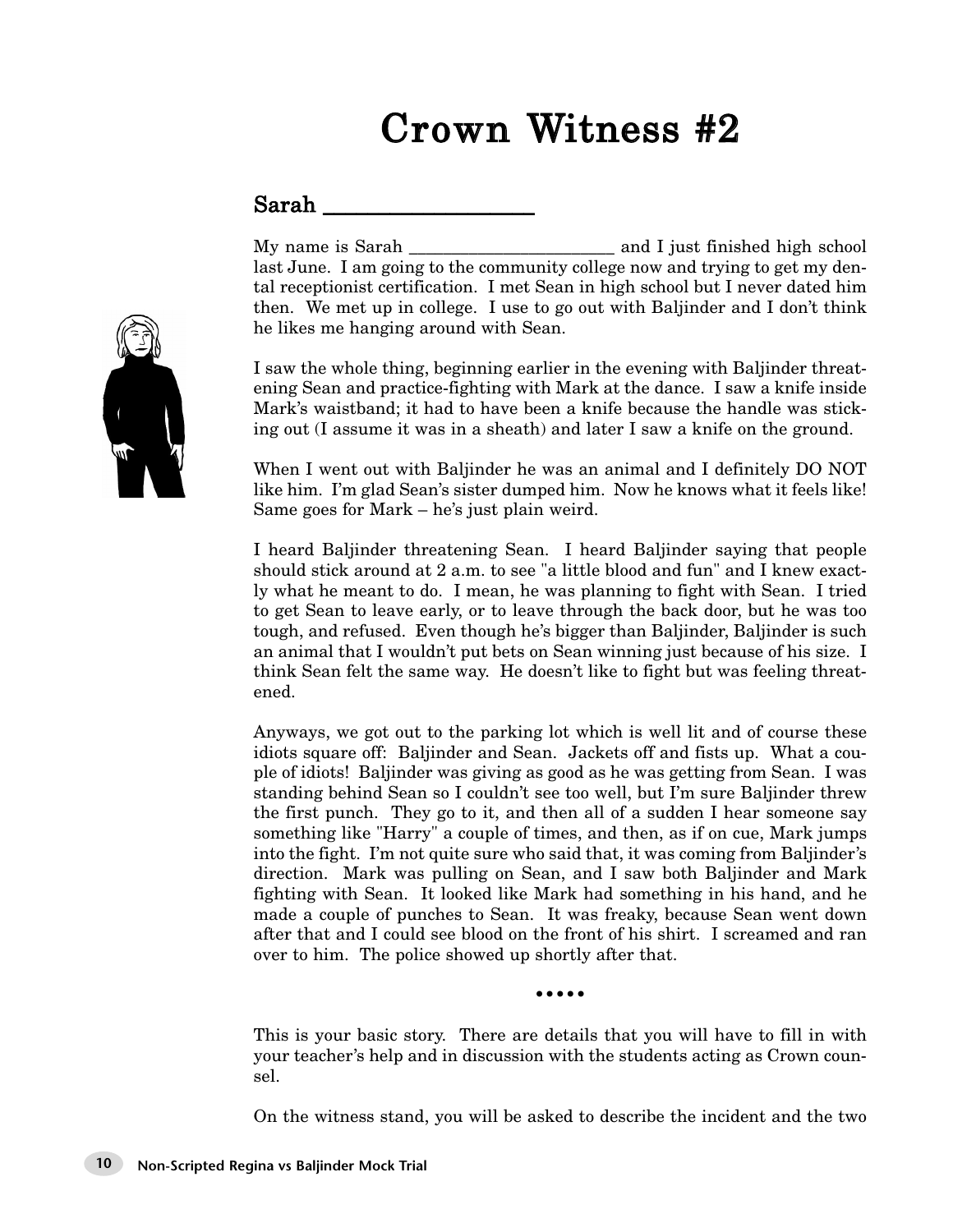### Constable Lee

I am Constable \_\_\_\_\_\_\_\_\_\_\_\_\_ Lee with the \_\_\_\_\_\_\_\_\_\_\_\_\_\_\_\_\_\_\_\_\_\_\_\_ Police Department. My badge number is \_\_\_\_\_\_\_\_\_\_\_\_\_\_\_\_\_ and I have been with the department for ten years and have been assigned to the patrol unit for the last five years. I am also a forensic scientist and a fingerprint expert. I have worked for ten years in those fields and have done thousands of blood type and fingerprint comparisons.

I responded to a call of a fight at local dance about 0200 hrs. and arrived to a crowd of teens in the parking lot adjacent to the premises. As usual, there were a lot of witnesses, but only a few that were willing to come forward. I obtained statements from the victim, his girlfriend Sarah (sober and somewhat hostile to Baljinder), the accused Baljinder, the co-accused Mark, and their friend Ali. The accused and the co-accused were all very lucid and knew what was happening. Their judgment was not impaired by alcohol or drink.

I called the Emergency Health Service because the victim was lying on sidewalk with stab wound to the front of his shoulder. There was significant blood loss and the victim was apparently in shock.

I took both Baljinder (accused) and Mark (co-accused) into custody. I read them their rights and asked if they wanted to make a statement. They each declined. I observed that Mark wore a knife sheath on the belt of his jeans, no knife in it at the time, but the knife I seized fit the sheath perfectly.

The indication was that injury was caused by a knife wound and on investigation; I located a small (4" blade) shiny knife under a vehicle near where I first saw the co-accused standing. I seized the knife as an exhibit, following the procedures I have been trained in for fingerprint analysis. The knife was tested and fingerprints belonging to the co-accused Mark were located on handle of knife. I have the fingerprint examination document here today. I also found a second set of prints on the knife which belonged to Sean, the person who was stabbed. I have the document here with me today. I also conducted a blood analysis of the blood on the knife and compared that to the blood type of the victim and I found that it was the same blood type, B negative.

•••••

On the witness stand you will be asked questions by Crown counsel regarding the details of your investigation. You will be asked to describe the two accused and to point them out in the courtroom. The knife, knife sheaf, the fingerprint and blood analysis exhibits and the diagram of the parking lot will be introduced throughout your testimony so be sure to have them ready to produce at the trial. You can use pictures or cardboard exhibits only. You will be qualified as an expert in regard to fingerprint and blood analysis.

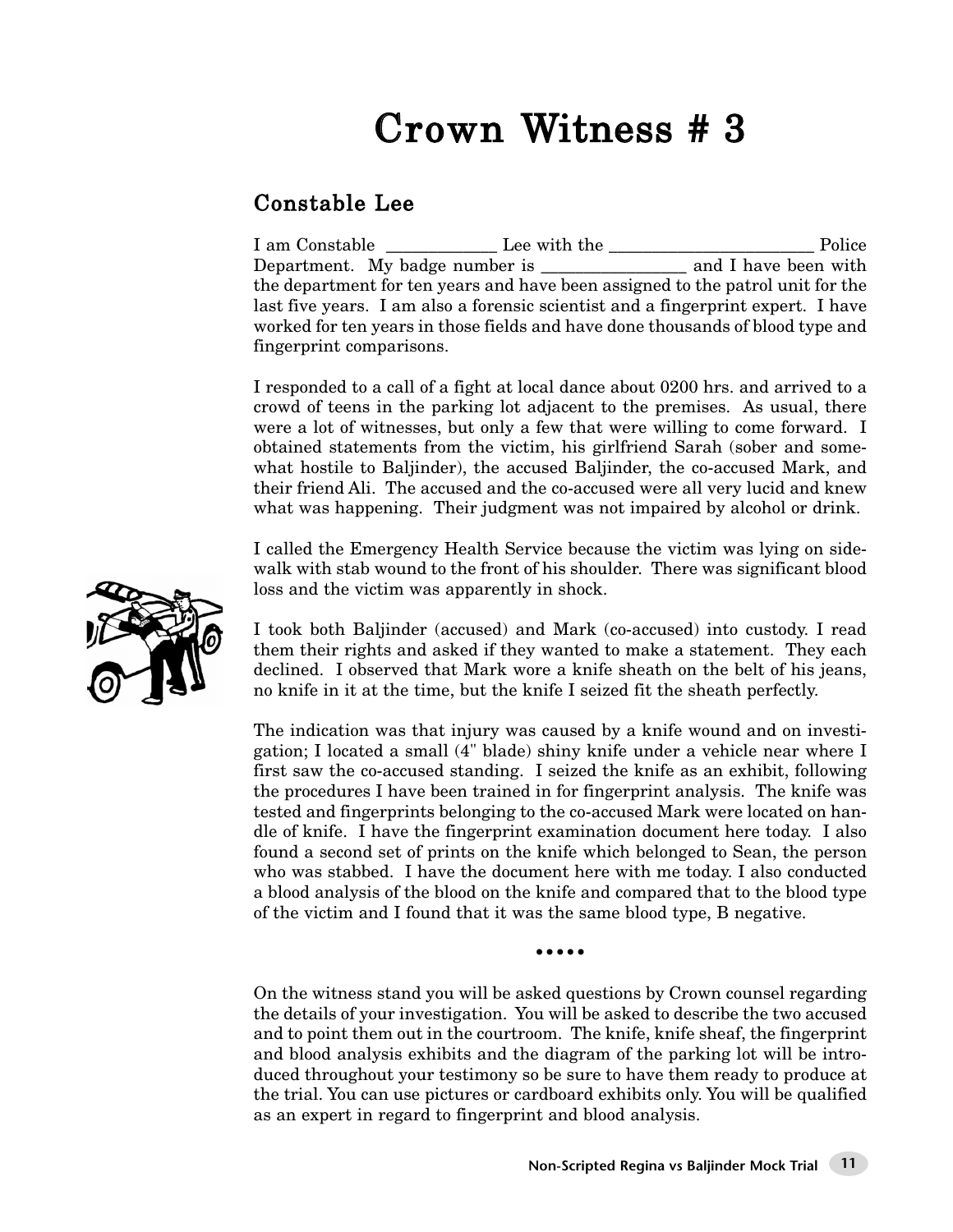### Defence Witness # 1

#### Ali \_\_\_\_\_\_\_\_\_\_\_\_\_\_\_\_\_

My name is Ali \_\_\_\_\_\_\_\_\_\_\_\_\_\_\_\_and I have just been selected to be the class valedictorian for graduation. I am best friends with Baljinder I went out to the dance with Baljinder and Mark on the evening of November 18th, 20\_\_ and I was present during the fight in the parking lot in the early morning hours of November 19th, 20.

I didn't have anything to drink and I know that Baljinder and Mark did. I don't know what the problem between Baljinder and Sean is but there's sure some bad blood. They were giving each other the evil eye all night.

At the dance, Baljinder and Mark were kind of "play fighting," sort of like boxing. I saw Mark show Baljinder something in his waistband, and I guess now it must have been a knife. I heard Baljinder joking about sticking around until closing, but it was just a joking tone of voice. I also heard him saying stuff about 'blood and fun' but no one ever takes him seriously. I know he gets into a lot of fights because he tends to be hot headed.

After closing I tried to get us moving along, just in case anything was going to happen in the parking lot. But Baljinder took his time leaving, and did seem to be waiting for someone. Then when Sean and Sarah came out, Baljinder took off his jacket, and said to Mark, "Okay, Here goes!" Sean went along with things, cause he took off his jacket too. I'm sure Sean threw the first punch, and if he hadn't, I'm not sure if Baljinder would have. Sean's a lot bigger than Baljinder, and Baljinder might have chickened out but for Sean being first. They each got in a couple of shots, and then, to all of our surprise, Mark got involved. I heard someone say something like "Hairy, hairy" – whatever that means – but at that point Mark pulled Sean away from Baljinder and gave him a couple of hockey punches to his shoulder. They were struggling and then Sean fell down to the ground. I never saw him holding anything, but I did see blood on Sean's shoulder. I don't know how the blood got there, cause I didn't see either Mark or Baljinder do anything other than punch Sean.

The police came after that. They had to calm Sarah down more than anything – she was really out of control hysterically.

•••••

When you are on the witness stand the Defence counsel will ask you to identify the people you are talking about. At that time you will point to Baljinder \_\_\_\_\_\_\_\_\_\_\_\_\_\_ and Mark \_\_\_\_\_\_\_\_\_\_\_\_\_\_\_. Be prepared to answer questions on cross-examination by Crown counsel.

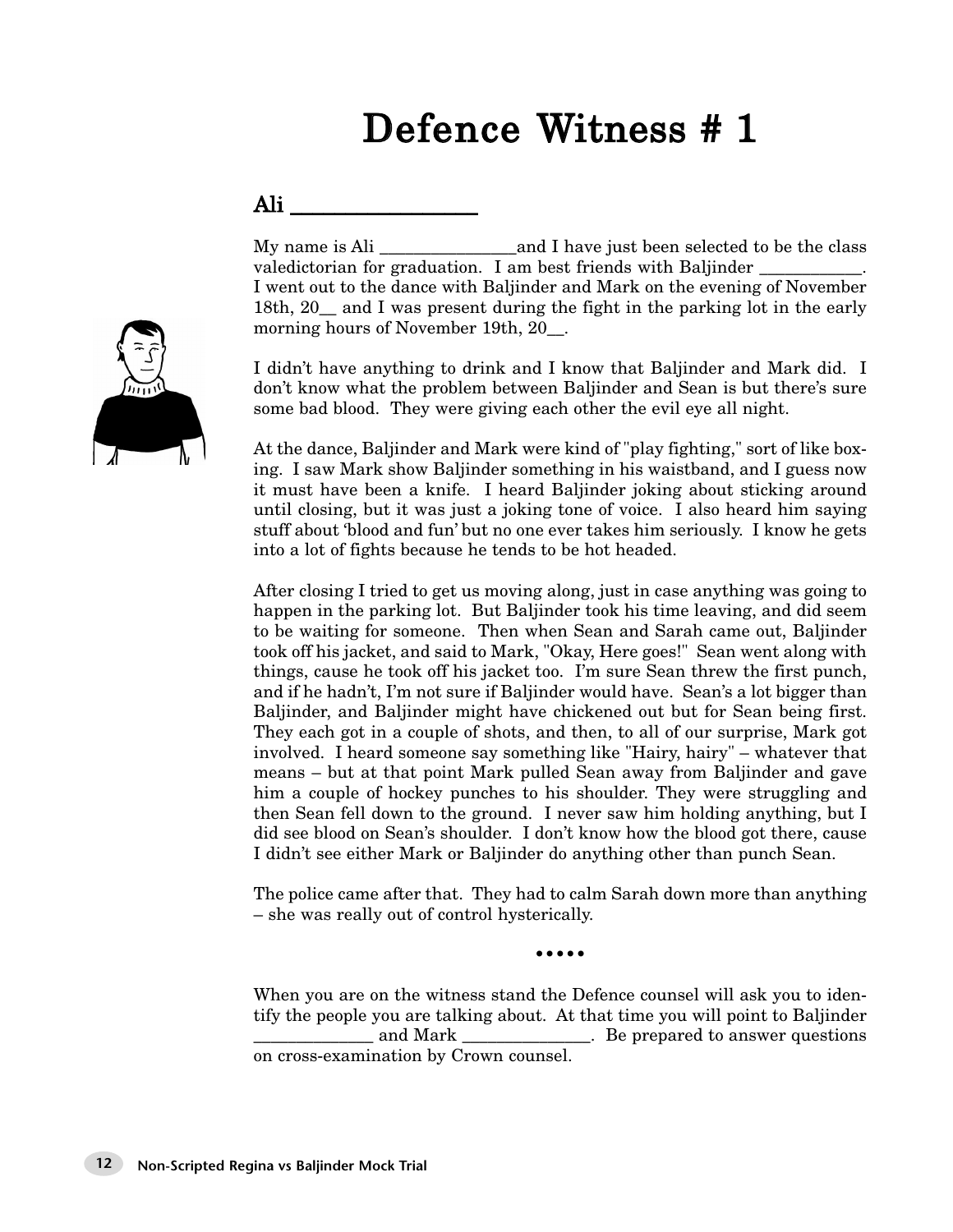### Defence Witness # 2

#### Accused: Baljinder \_\_\_\_\_\_\_\_\_\_

My name is Baljinder \_\_\_\_\_\_\_\_\_\_\_\_\_\_\_\_\_\_\_\_\_\_ and I am not going to school. I am working as a pizza delivery boy. I am a friend of Mark \_\_\_\_\_\_\_\_\_\_\_\_\_\_\_\_ and I do hang out with him quite a bit. He is a good buddy of mine. On that night, I was going out with Sean's sister who was my girlfriend. She dumped me on the way to the dance. I was pretty choked, and when I saw Sean there, with Sarah (another ex), I was even more choked. Sean spent the night laughing at me as if I was some kind of loser. Mark was with me, and some other friends. We work out together at the gym and were just goofing around, doing our Mike Tyson impersonations and having fun. Mark showed me a knife he'd just bought from some guy on Granville Street. He was proud of it, but I told him to put it away. Then the guy starts imitating stabbing motions with his right arm, and for sure I told him to cut it out, or else there'd be "blood at closing in the parking lot." I certainly didn't intend to fight with Sean, although he was giving me such stares that when I left at closing time, I decided to wait for him to give him a piece of my mind. I wanted to tell him I didn't appreciate his dirty looks.

When I got to the parking lot, I started to go to my car. Then Sean took his jacket off and put up his fists. I could have kept going, but he wanted a fight and I agreed. I took off my jacket and he took a couple of swings. I thought he was gonna kill me as he's so much bigger than me, so I yelled out "Help, Help." I guess that's when Mark stepped in. Mark tends to get carried away and he must have got carried away then. He pulled Sean away and they started to struggle. Sean went down and I saw blood coming from his right shoulder.

Then the police showed up and no one wanted to talk to them. It was just a fight that got out of control.

•••••

When you are on the witness stand the Defence counsel will ask you to point out Mark as the person you are talking about. You should prepare yourself for cross-examination by Crown counsel.

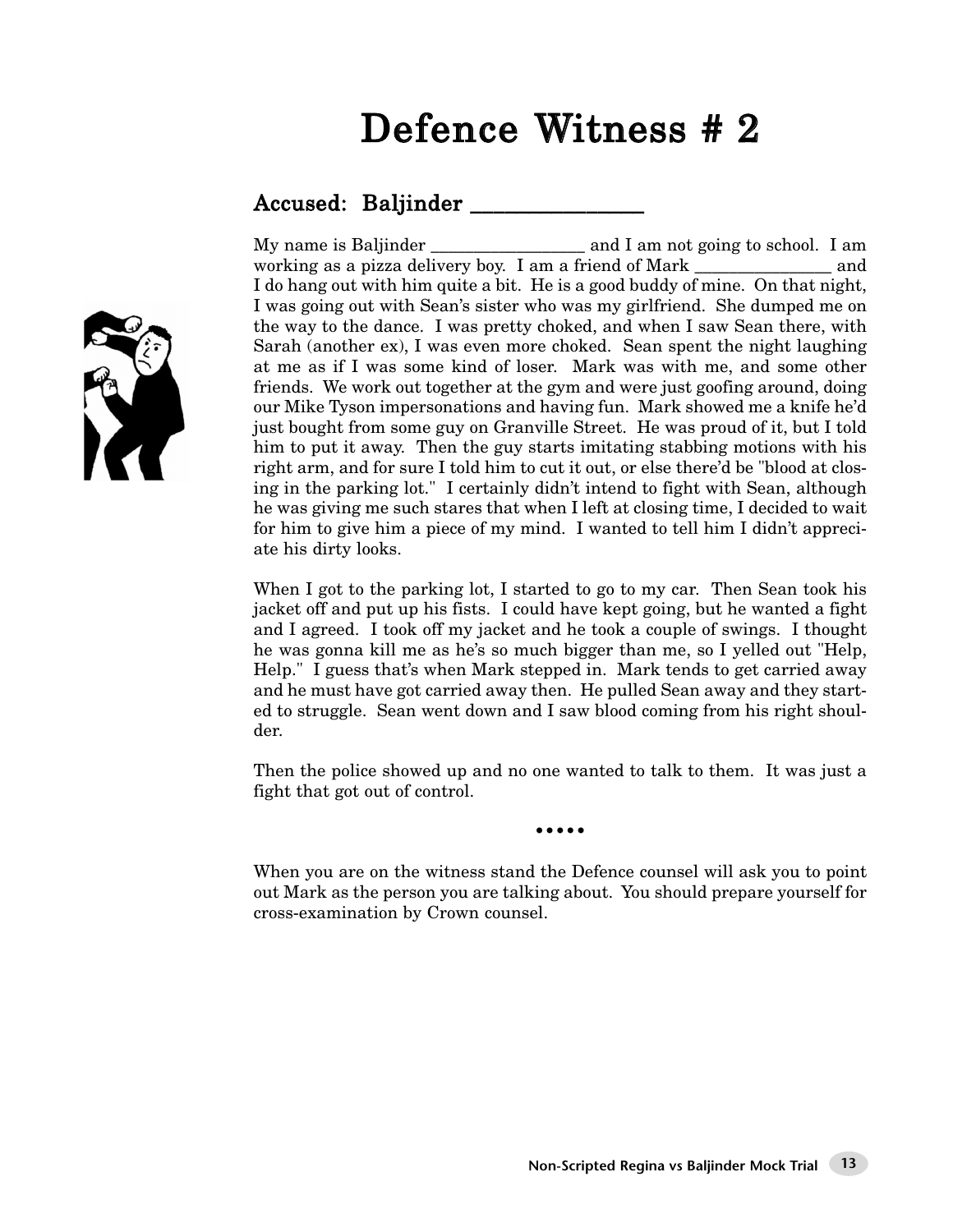### Defence Witness # 3

### Accused: Mark \_\_\_\_\_\_\_\_\_\_\_\_\_\_\_\_\_\_

My name is Mark and I'm looking for work at the present time. I am best friends with Baljinder \_\_\_\_\_\_\_\_\_\_\_\_\_\_\_\_ and we do everything together. I sort of protect his back if he is ever in trouble.

Baljinder, me and the boys went out after Baljinder's girlfriend dumped him. Baljinder said he was gonna find Sean and even the score against Sean's sister (Baljinder's ex-girl). That's why we went to the dance. We ran into our buddy Ali there. We got there and Baljinder and Sean stared at each other all night. Baljinder wanted me to practice fighting with him, and he wanted to see the new knife that I'd just bought on Granville Street. It was for my Dad's birthday. I didn't really want to show it to him inside the dance, but I did anyway. Then Baljinder starts pretending to stab someone, using his right arm as if stabbing downwards. Then Baljinder starts telling everyone, loud enough for Sean to hear, to stick around 'til 2 am, in the parking lot, to see a little "blood and fun," and I figured he meant to have a fight with Sean. Baljinder usually follows through with things.



While we're still inside, Baljinder tells me he's going to jump Sean if he sees him in the parking lot after closing. He tells me he might need a bit of help and then he says that if he does, he'll say "Harley." That would be the signal for me to jump in and help him out. I figured he'd only say that if he was really losing the fight, so when they started fighting, I just watched. By the time Sean and Sarah came out, Baljinder was already waiting – jacket off and fists up. He was kind of grinning too. Sarah was trying to get Sean to walk away but Sean said he could handle this and took off his jacket too.

The fight was on and it looked to me like Baljinder was taking a beating. I heard him say the words "Harley, Harley" so I jumped in, and pulled Sean away and started to struggle with him. I was just helping out my buddy. During the struggle Sean pulled out my knife and tried to use it on me. I tried to get it away from him and then he collapsed, and I noticed that my knife was on the ground. I don't know what happened or how Sean got blood on his shoulder.

•••••

When you are on the witness stand the defence counsel will ask you to point out Baljinder as the person you are talking about. You should prepare yourself for cross-examination by Crown counsel.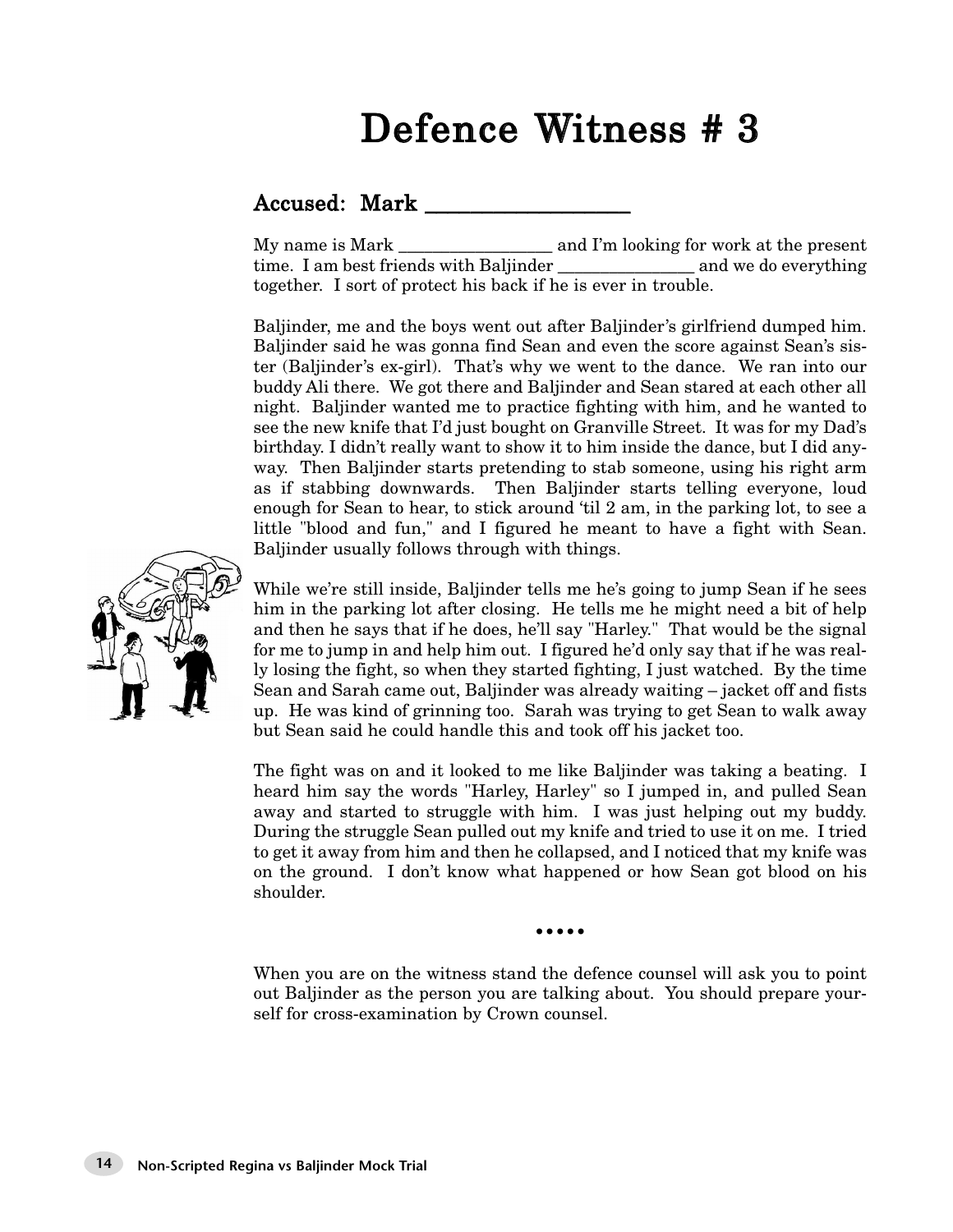